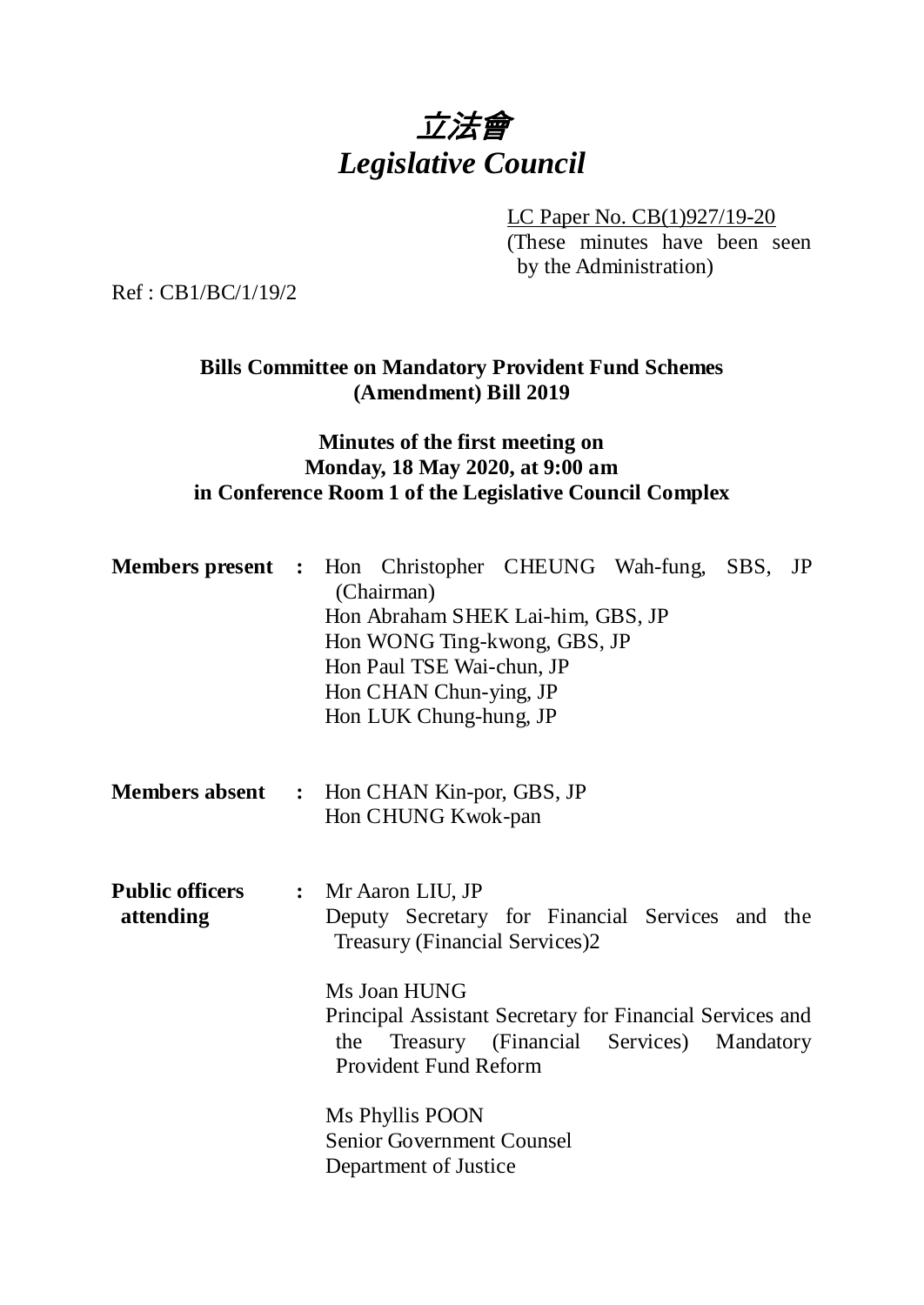|                                             | Ms Marie SIU<br><b>Government Counsel</b><br>Department of Justice                                                                                                                                                                                       |
|---------------------------------------------|----------------------------------------------------------------------------------------------------------------------------------------------------------------------------------------------------------------------------------------------------------|
| <b>Attendance by</b><br>invitation          | : Mr CHENG Yan-chee<br><b>Chief Corporate Affairs Officer and Executive Director</b><br><b>Mandatory Provident Fund Schemes Authority</b><br>Ms Gabriella YEE<br><b>Executive Director (Policy)</b><br><b>Mandatory Provident Fund Schemes Authority</b> |
| <b>Clerk in attendance:</b> Ms Connie SZETO | Chief Council Secretary (1)4                                                                                                                                                                                                                             |
| <b>Staff in attendance:</b>                 | Miss Evelyn LEE<br>Assistant Legal Adviser 10<br>Mr Hugo CHIU<br>Senior Council Secretary (1)4                                                                                                                                                           |
|                                             | <b>Ms Sharon CHAN</b><br>Legislative Assistant (1)4                                                                                                                                                                                                      |
|                                             | Ms Vivian CHAN<br>Clerical Assistant (1)4                                                                                                                                                                                                                |

#### **Action**

#### **I Election of Chairman**

Election of Chairman

Mr Abraham SHEK, the member with the highest precedence among those who were present at the meeting, presided over the election of the Chairman of the Bills Committee. He invited nominations for the chairmanship of the Bills Committee.

2. Mr Christopher CHEUNG was nominated by Mr WONG Ting-kwong and the nomination was seconded by Mr CHAN Chun-ying. Mr Christopher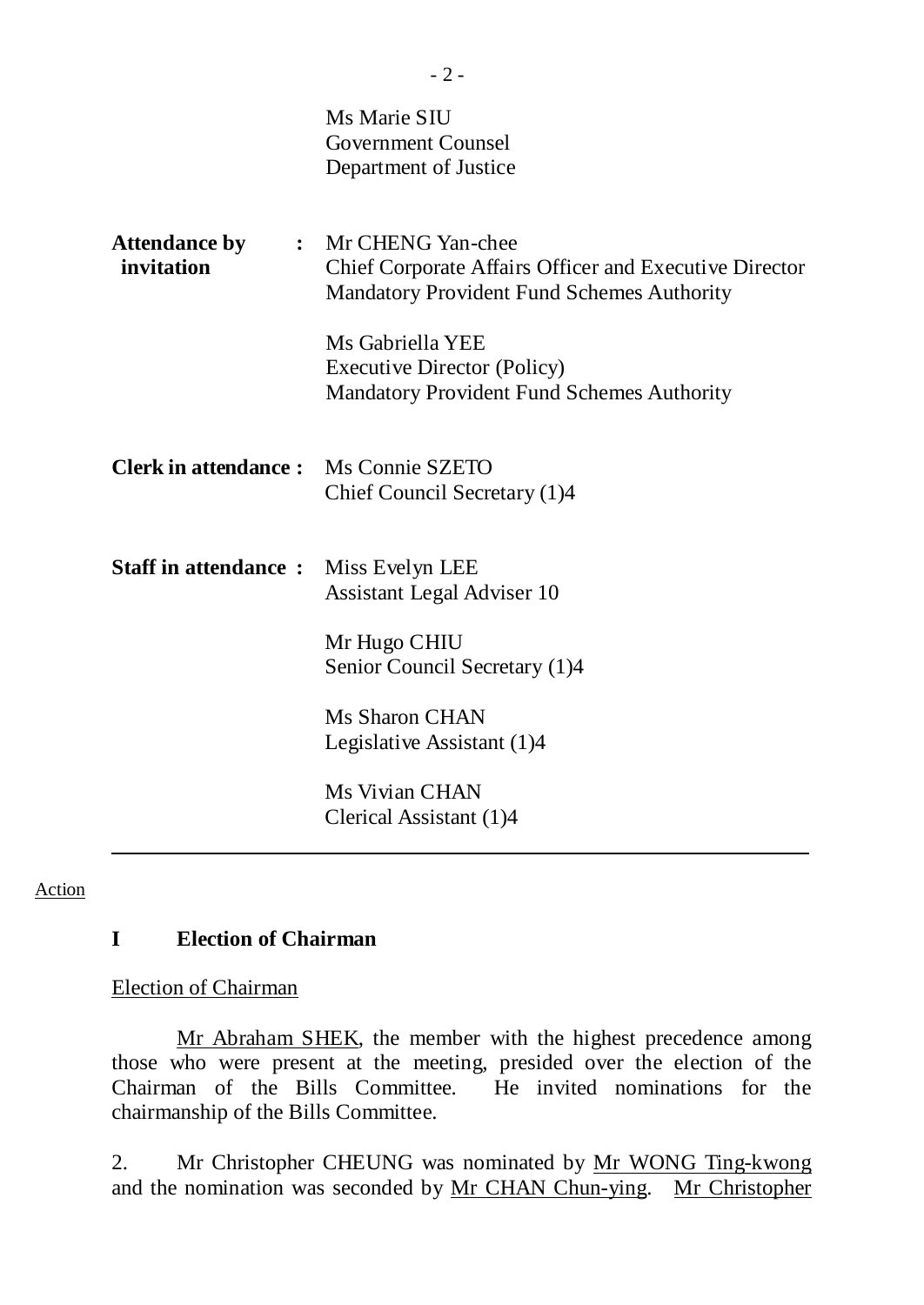CHEUNG accepted the nomination. There being no other nomination, Mr Abraham SHEK declared that Mr Christopher CHEUNG was elected the Chairman of the Bills Committee. Mr CHEUNG then took the chair.

## Election of Deputy Chairman

3. Members agreed that there was no need to elect a Deputy Chairman.

#### **II Meeting with the Administration**

| (LC Paper No. CB(3)773/18-19 | $\equiv$ The Bill           |
|------------------------------|-----------------------------|
| File Ref: $MPF/2/1/42C$      | — Legislative Council Brief |

- LC Paper No. LS6/19-20 Legal Service Division Report
- LC Paper No.  $CB(1)631/19-20(01)$  Marked-up copy of the Mandatory Provident Fund Schemes (Amendment) Bill 2019 prepared by the Legal Service Division (Restricted to members only)
- LC Paper No. CB(1)631/19-20(02) Letter dated 13 May 2020 from the Legal Service Division to the Administration LC Paper No.  $CB(1)631/19-20(03)$  Background brief prepared by the Legislative Council

Secretariat)

## Declaration of interest

4. Mr WONG Ting-kwong declared that he had been a Non-executive Director of the Mandatory Provident Fund Schemes Authority ("MPFA") and the Chairman of MPF Schemes Advisory Committee. Mr Abraham SHEK declared that he was a Non-executive Director of MPFA. Mr Paul TSE declared that he was an employer and had to make Mandatory Provident Fund contributions.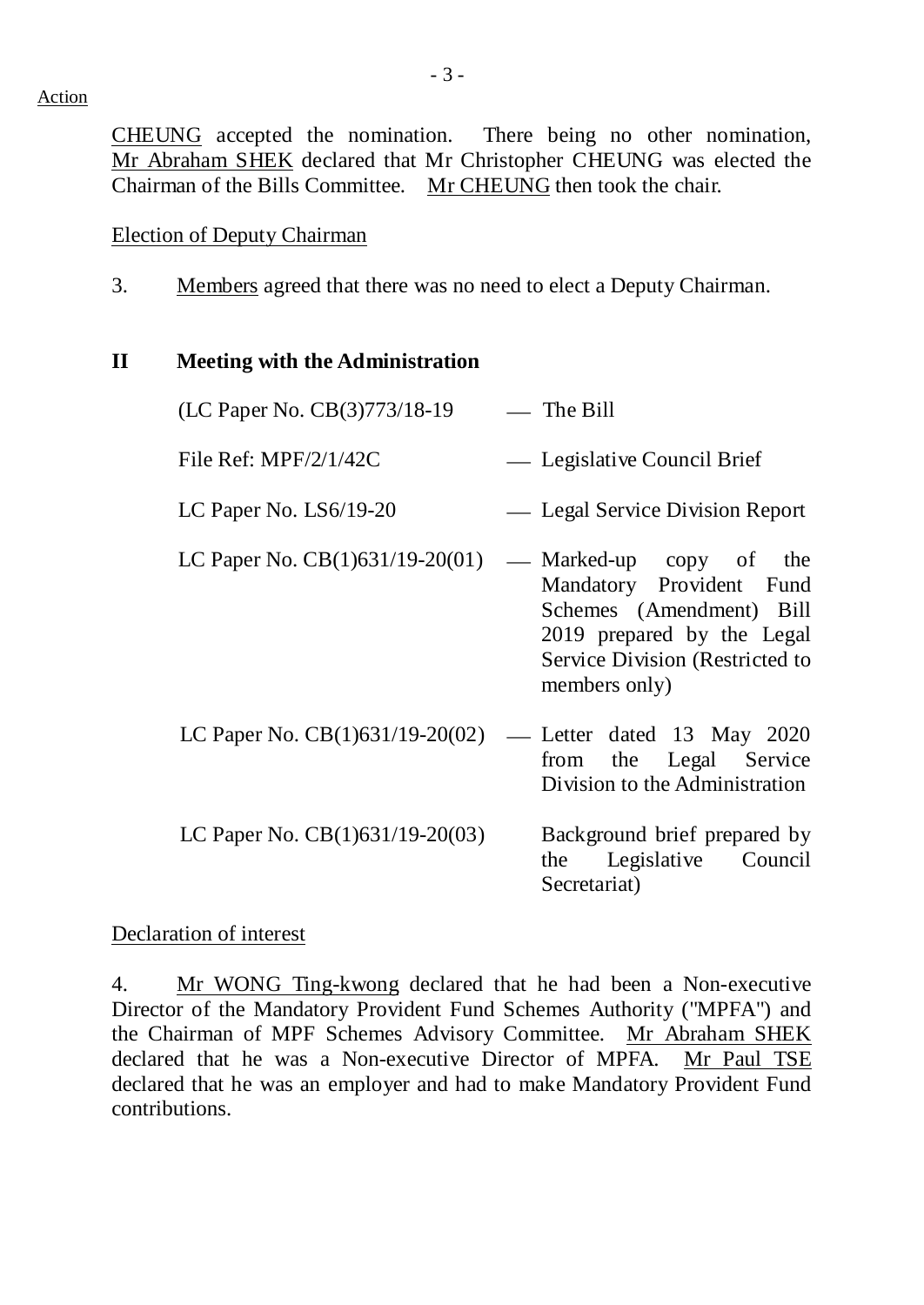**Discussion** 

5. The Bills Committee deliberated (Index of proceedings attached at **Appendix**).

## Invitation of views

6. Members agreed to post a notice on the website of the Legislative Council ("LegCo") and write to the 18 District Councils ("DCs") to invite written views on the Mandatory Provident Fund Schemes (Amendment) Bill 2019.

(*Post-meeting note*: The notice to invite interested parties for written submissions on the Bill was posted on LegCo website on 18 May 2020, and letters were sent to DCs on 20 May 2020.)

# **III Any other business**

Date of next meeting

7. Members agreed that the next meeting would be held on 26 May 2020 at 8:30 am.

8. There being no other business, the meeting ended at 10:17 am.

Council Business Division 1 Legislative Council Secretariat 5August 2020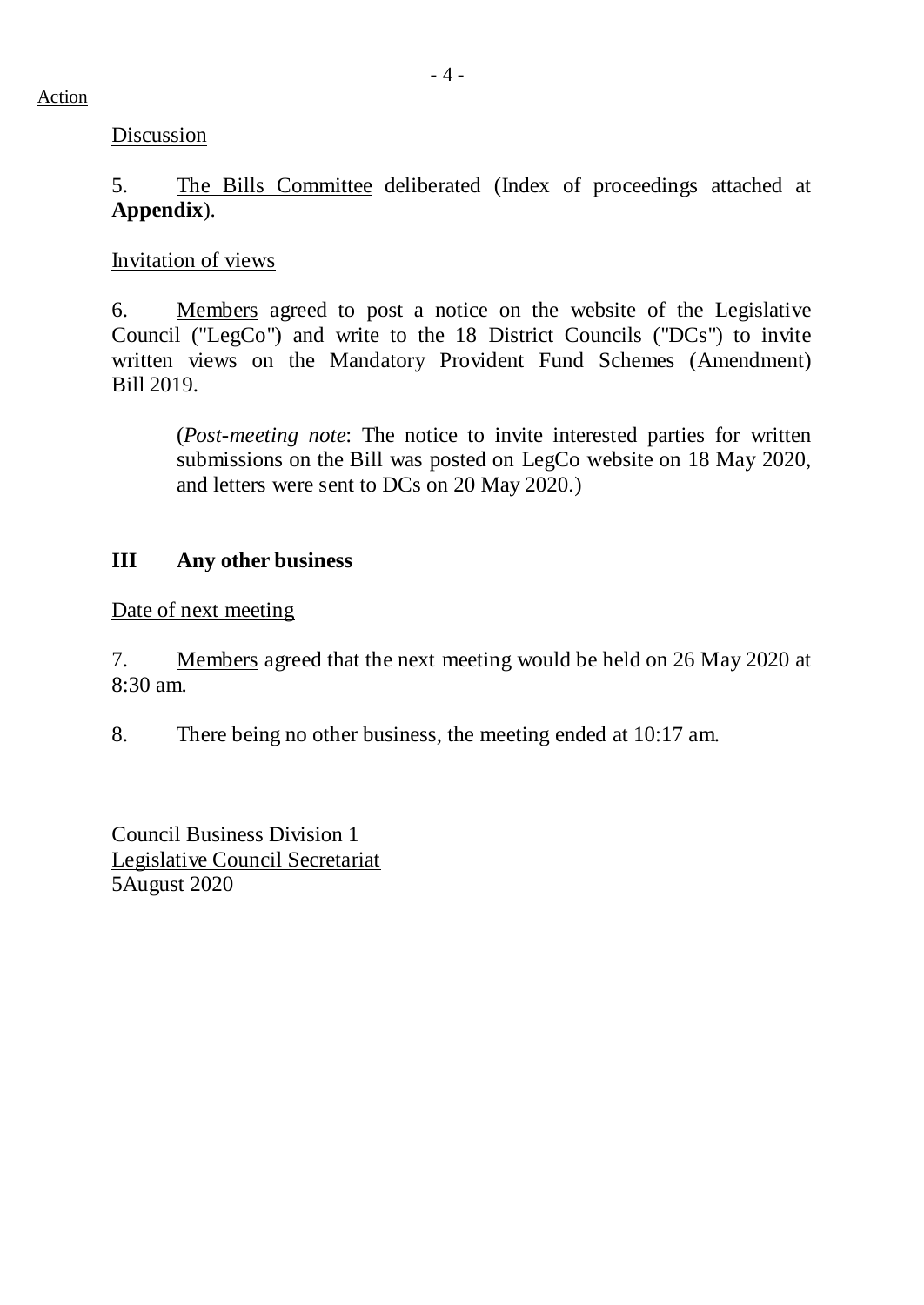# **Proceedings of the first meeting of the Bills Committee on Mandatory Provident Fund Schemes (Amendment) Bill 2019 on Monday, 18 May 2020, at 9:00 am in Conference Room 1 of the Legislative Council Complex**

| <b>Time</b><br><b>Marker</b> | <b>Speaker</b>                                                                      | Subject(s)                                                                                                                                                                                                                                                                                                                                                                                                                                                                                                                                                                                                                                                                                                                                                                                                                                                                                        | <b>Action</b><br><b>Required</b> |  |  |
|------------------------------|-------------------------------------------------------------------------------------|---------------------------------------------------------------------------------------------------------------------------------------------------------------------------------------------------------------------------------------------------------------------------------------------------------------------------------------------------------------------------------------------------------------------------------------------------------------------------------------------------------------------------------------------------------------------------------------------------------------------------------------------------------------------------------------------------------------------------------------------------------------------------------------------------------------------------------------------------------------------------------------------------|----------------------------------|--|--|
|                              | <b>Agenda item I — Election of Chairman (and Deputy Chairman)</b>                   |                                                                                                                                                                                                                                                                                                                                                                                                                                                                                                                                                                                                                                                                                                                                                                                                                                                                                                   |                                  |  |  |
| $000355 -$<br>000553         | Mr Abraham SHEK<br>Mr WONG Ting-kwong<br>Mr CHAN Chun-ying<br>Mr Christopher CHEUNG | Election<br>of<br>Chairman<br>Deputy<br>and<br>Chairman                                                                                                                                                                                                                                                                                                                                                                                                                                                                                                                                                                                                                                                                                                                                                                                                                                           |                                  |  |  |
|                              | Agenda item II — Meeting with the Administration                                    |                                                                                                                                                                                                                                                                                                                                                                                                                                                                                                                                                                                                                                                                                                                                                                                                                                                                                                   |                                  |  |  |
| $000554 -$<br>001932         | Chairman<br>Administration                                                          | Briefing by the Administration on the<br>Mandatory Provident Fund<br>Schemes<br>(Amendment) Bill 2019 ("the Bill") which<br>sought to amend the Mandatory Provident<br>Fund Schemes Ordinance (Cap. 485)<br>("MPFSO") and its subsidiary legislation<br>to: (a) empower the Mandatory Provident<br>Fund Schemes Authority ("MPFA") to<br>establish a wholly owned subsidiary to<br>facilitate the performance of its functions<br>including the development and operation<br>of a common electronic platform ("eMPF<br>Platform"); and (b) revise the amount of<br>annual registration fee ("ARF") payable to<br>MPFA by the approved trustee of<br>a registered Mandatory Provident Fund<br>("MPF") scheme.<br>( <i>Post-meeting note:</i> The powerpoint<br>presentation materials (LC Paper No.<br>$CB(1)645/19-20(01))$ were issued to<br>members vide Lotus Notes e-mail on<br>18 May 2020.) |                                  |  |  |
| $001933 -$<br>002130         | Chairman<br>Assistant<br>Legal<br>Adviser 10 ("ALA10")<br>Administration            | Members agreed that the Bills Committee<br>would consider the issues raised by<br>ALA10 in her letter dated 13 May 2020 to<br>the Administration when the Committee<br>received<br>the<br>Administration's<br>written<br>response.                                                                                                                                                                                                                                                                                                                                                                                                                                                                                                                                                                                                                                                                |                                  |  |  |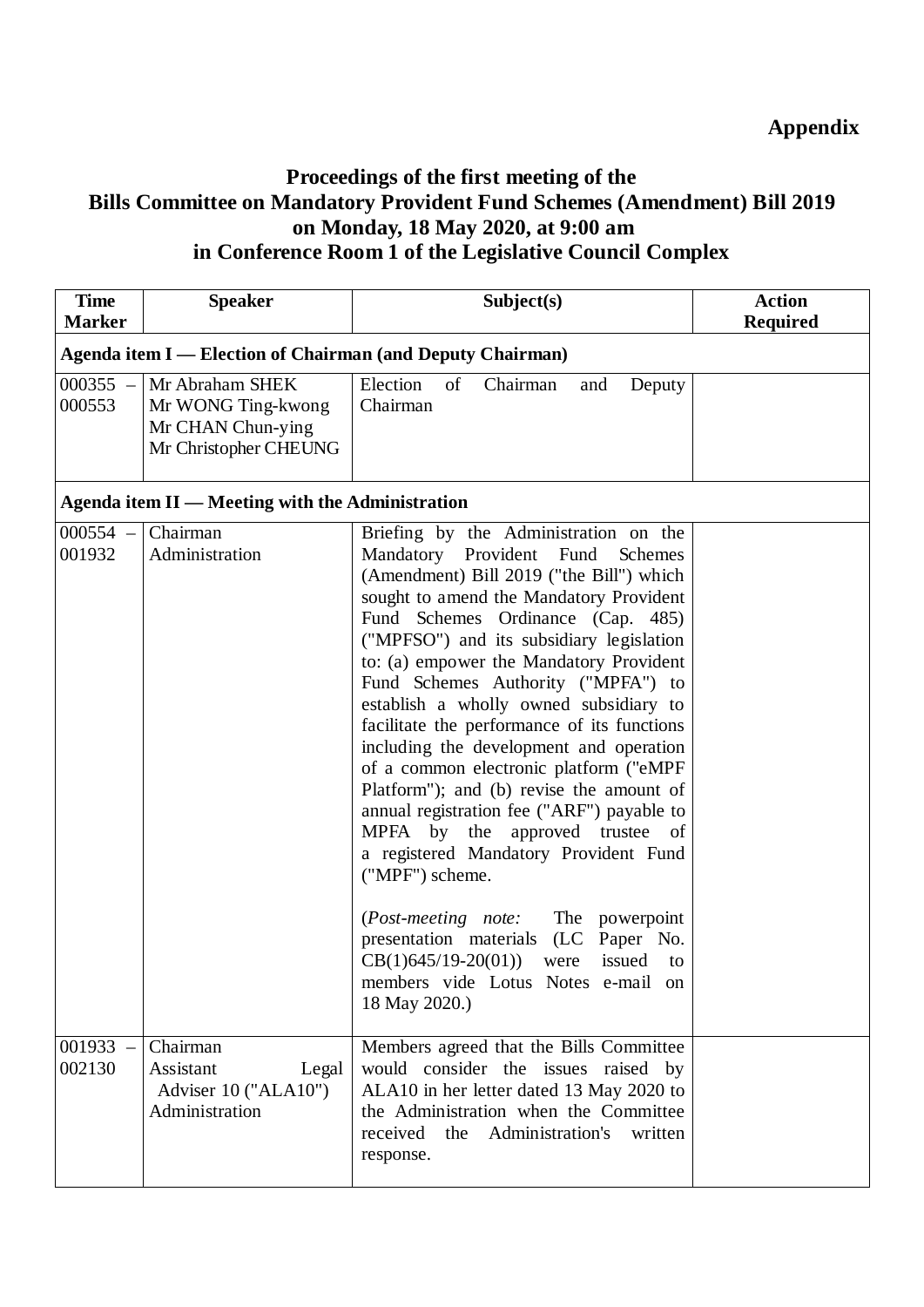| <b>Time</b>      | <b>Speaker</b>                                                                                          | Subject(s)                                                                                                                                                                                                                                                                                                                                                                                                                                                                                                                                                                                                                                                                                                                                                                                                                                                                                                                                                                                                                                                                                                                                                                                                         | <b>Action</b>   |
|------------------|---------------------------------------------------------------------------------------------------------|--------------------------------------------------------------------------------------------------------------------------------------------------------------------------------------------------------------------------------------------------------------------------------------------------------------------------------------------------------------------------------------------------------------------------------------------------------------------------------------------------------------------------------------------------------------------------------------------------------------------------------------------------------------------------------------------------------------------------------------------------------------------------------------------------------------------------------------------------------------------------------------------------------------------------------------------------------------------------------------------------------------------------------------------------------------------------------------------------------------------------------------------------------------------------------------------------------------------|-----------------|
| <b>Marker</b>    |                                                                                                         |                                                                                                                                                                                                                                                                                                                                                                                                                                                                                                                                                                                                                                                                                                                                                                                                                                                                                                                                                                                                                                                                                                                                                                                                                    | <b>Required</b> |
|                  |                                                                                                         | In response to ALA10's enquiry, the<br>Administration confirmed that it would<br>provide proposed amendments to the Bill<br>in due course.                                                                                                                                                                                                                                                                                                                                                                                                                                                                                                                                                                                                                                                                                                                                                                                                                                                                                                                                                                                                                                                                         |                 |
| 002131<br>011851 | Chairman<br>Mr WONG Ting-kwong<br>Mr Abraham SHEK<br>Mr LUK Chung-hung<br>Mr Paul TSE<br>Administration | Declaration of interest by Mr WONG,<br>Mr SHEK and Mr TSE.<br>Mr SHEK and Mr LUK expressed support<br>for the Bill.<br>The annual registration fee payable by<br>approved trustees<br>Mr WONG's enquiries about:<br>(a) how the proposed ARF<br>level<br>(i.e. 0.03% of the net asset value<br>("NAV") of an MPF scheme) was<br>determined, and whether the level<br>would be increased in the future given<br>that according to MPFA the proposed<br>level could only cover about 50% of its<br>costs with respect to registered MPF<br>schemes in 2018-2019; and<br>(b) whether the proposed ARF level was<br>on the low side given that the general<br>public had the perception that the fund<br>industry and MPF trustees had been<br>reaping great benefits from<br>the<br>MPF System.<br>Mr SHEK's enquiry as why MPFA would<br>only revise the ARF level after six years of<br>its implementation, and whether there<br>would be contingency measures if the ARF<br>level was found insufficient to cover<br>MPFA's costs for its functions with respect<br>to registered schemes.<br>The Administration responded that:<br>(a) having considered the proposal on<br>prohibiting MPF trustees from passing |                 |
|                  |                                                                                                         | on the cost of ARF to MPF scheme<br>members, the Administration suggested<br>adopting an incremental approach by                                                                                                                                                                                                                                                                                                                                                                                                                                                                                                                                                                                                                                                                                                                                                                                                                                                                                                                                                                                                                                                                                                   |                 |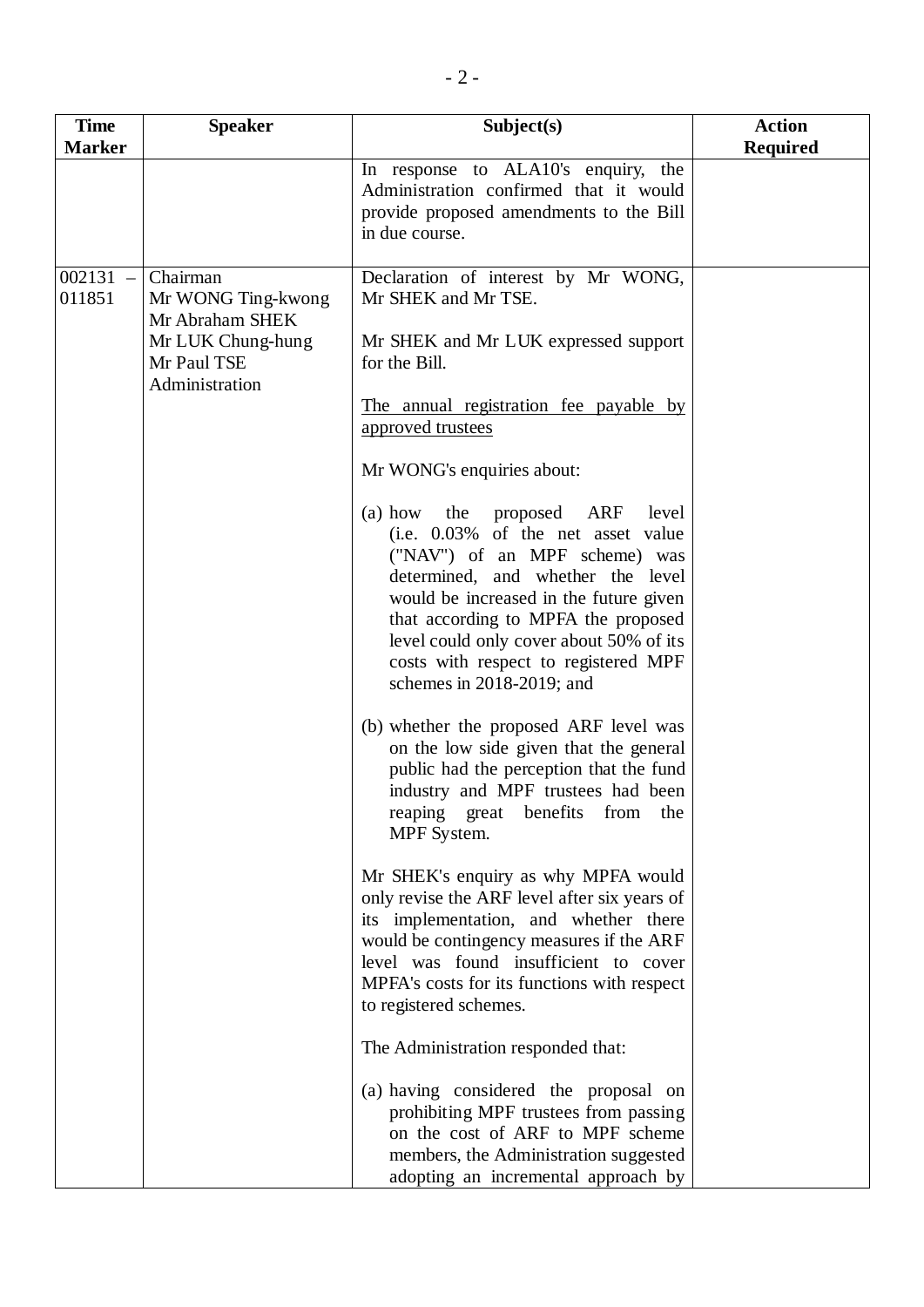| <b>Time</b>   | <b>Speaker</b> | Subject(s)                                                                                                                                                                                                                                                                                                                                | <b>Action</b>   |
|---------------|----------------|-------------------------------------------------------------------------------------------------------------------------------------------------------------------------------------------------------------------------------------------------------------------------------------------------------------------------------------------|-----------------|
| <b>Marker</b> |                |                                                                                                                                                                                                                                                                                                                                           | <b>Required</b> |
|               |                | starting with a lower level of 0.03% of<br>the NAV of a scheme for the first<br>six years to allow room for trustees to<br>adjust to the new expenses;                                                                                                                                                                                    |                 |
|               |                | (b) as it was projected that MPFA's Capital<br>Grant would be fully depleted by<br>2024-2025, the Administration would<br>revise the ARF level from the seventh<br>year with a view to enabling MPFA to<br>achieve full cost recovery; and                                                                                                |                 |
|               |                | (c) given that the aggregate NAV of<br>registered MPF schemes was growing,<br>it was possible that MPFA might not<br>need to increase the ARF level<br>significantly after the review.<br>The<br>level<br>might even be<br>adjusted<br>downward in the long run.                                                                          |                 |
|               |                | Mr TSE's enquiry as whether the public<br>funding of some \$3.9 billion<br>for<br>developing the eMPF Platform had been<br>taken into account in determining the<br>ARF level.                                                                                                                                                            |                 |
|               |                | The Administration responded that the<br>eMPF Platform would be separately<br>financed by public funding in the initial<br>years and by charging MPF trustees for<br>using the eMPF Platform<br>on<br>a<br>The development<br>cost-recovery basis.<br>cost for the eMPF Platform was irrelevant<br>in determining the proposed ARF level. |                 |
|               |                | Resources management of the Mandatory<br><b>Provident Fund Schemes Authority</b>                                                                                                                                                                                                                                                          |                 |
|               |                | Mr WONG's enquiry about measures taken<br>by the Administration and MPFA to<br>enhance MPFA's resources management,<br>in particular to reduce MPFA's rental<br>expenditure (which was one of MPFA's<br>major expenditure item) including whether<br>MPFA would consider purchasing its own<br>office premises.                           |                 |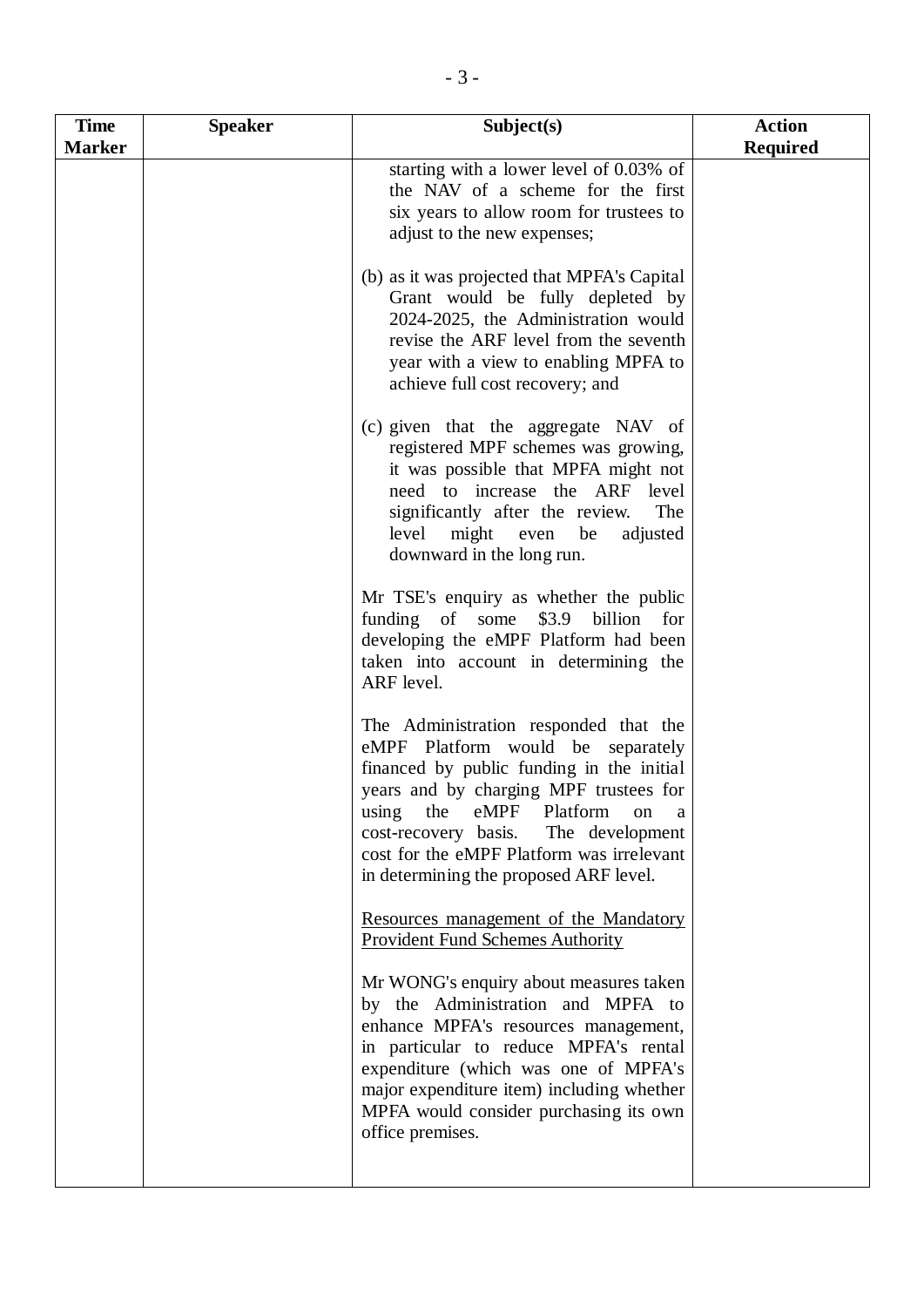| <b>Time</b>   | <b>Speaker</b> | Subject(s)                                                                                                                                                                                                                                                                                                                                                                       | <b>Action</b>   |
|---------------|----------------|----------------------------------------------------------------------------------------------------------------------------------------------------------------------------------------------------------------------------------------------------------------------------------------------------------------------------------------------------------------------------------|-----------------|
| <b>Marker</b> |                |                                                                                                                                                                                                                                                                                                                                                                                  | <b>Required</b> |
|               |                | Mr TSE's enquiry about the reasons for<br>MPFA not charging trustees any ARF for<br>nearly 20 years, and his views that MPFA<br>should formulate long-term strategies to<br>enhance its resources management.                                                                                                                                                                    |                 |
|               |                | The Administration and MPFA responded<br>as follows:                                                                                                                                                                                                                                                                                                                             |                 |
|               |                | (a) MPFA was a statutory body and had<br>been self-financing since its inception<br>in 1998.<br>Due to various reasons,<br>MPFA had not collected ARF from<br>MPF trustees for the past 19 years, and<br>it had been making use of the<br>investment income from the Capital<br>Grant of \$5 billion provided by the<br>Government<br>in<br>1998<br>to<br>meet<br>its operation; |                 |
|               |                | (b) MPFA had taken measures to reduce its<br>rental costs including relocating its<br>office from central business district to<br>Kwai Chung in 2016. As MPFA did<br>not yet have a stable source of income<br>at the moment, it would not consider<br>purchasing office premises for the time<br>being; and                                                                     |                 |
|               |                | (c) the Administration attached great<br>importance to ensuring that MPFA had<br>adequate<br>financial<br>resources<br>for<br>discharging its various duties to fulfill<br>its statutory obligations. The ARF<br>would provide MPFA with a stable<br>source of income.                                                                                                           |                 |
|               |                | Review of the Mandatory Provident Fund<br><u>System</u>                                                                                                                                                                                                                                                                                                                          |                 |
|               |                | Mr SHEK expressed the following views:                                                                                                                                                                                                                                                                                                                                           |                 |
|               |                | (a) the Administration should conduct<br>a comprehensive review of MPFSO to<br>address various issues and concerns of<br>the MPF System raised by the general<br>public (e.g. high management fees and<br>poor investment performance of MPF                                                                                                                                     |                 |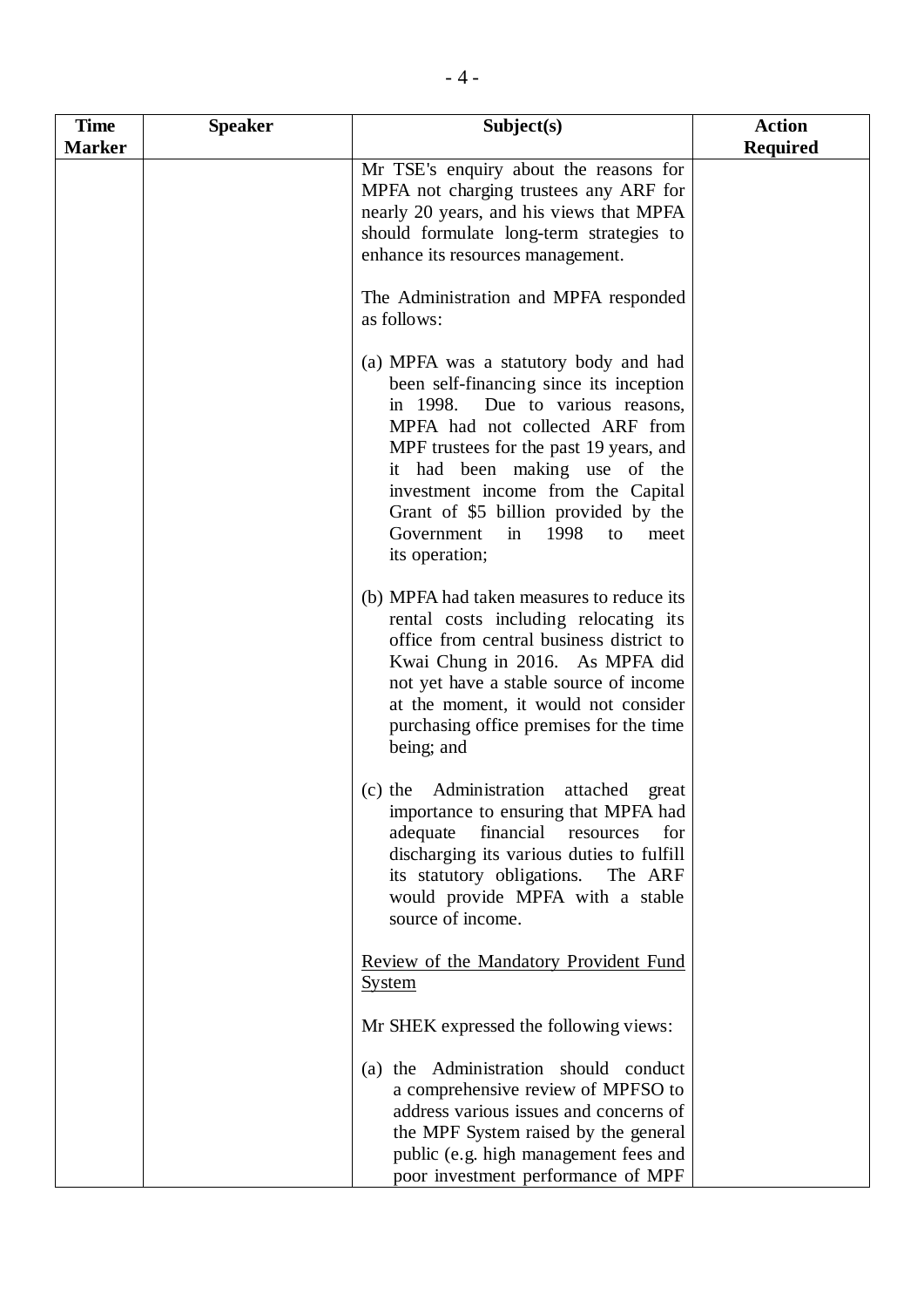| <b>Time</b>   | <b>Speaker</b> | Subject(s)                                                                                                                                                                                                                                                        | <b>Action</b>   |
|---------------|----------------|-------------------------------------------------------------------------------------------------------------------------------------------------------------------------------------------------------------------------------------------------------------------|-----------------|
| <b>Marker</b> |                |                                                                                                                                                                                                                                                                   | <b>Required</b> |
|               |                | funds). It should also provide MPFA<br>with sufficient resources to reform the<br>MPF System as necessary; and                                                                                                                                                    |                 |
|               |                | (b) MPFA should step up its regulation on<br>MPF trustees to allay concern of the<br>public that MPFA was inclined<br>towards protecting trustees' interests.                                                                                                     |                 |
|               |                | Mr TSE expressed the following views:                                                                                                                                                                                                                             |                 |
|               |                | (a) the fund industry and MPF trustees<br>were reaping great benefits from the<br>MPF System. The management fees of<br>many MPF funds were still on the high<br>side and many MPF funds suffered<br>from huge investment losses in 2020;<br>and                  |                 |
|               |                | (b) the Administration should examine the<br>feasibility of allowing MPF scheme<br>members to invest their contributions<br>in the Tracker Fund (which had a much<br>lower level of management fee).                                                              |                 |
|               |                | <b>WONG</b><br>enquired<br>Mr<br>whether<br>the<br>Administration would consider entrusting<br>the Hong Kong Monetary Authority to<br>operate MPF funds so as to further reduce<br>their management fees.                                                         |                 |
|               |                | The Chairman's views and enquiries as<br>follows:                                                                                                                                                                                                                 |                 |
|               |                | (a) the investment performance of many<br>MPF funds was unsatisfactory.<br>The<br>Administration and MPFA should<br>explore measures to attract new MPF<br>trustees (particularly trustees formed<br>by local financial institutions) to enter<br>the market; and |                 |
|               |                | (b) whether the Administration would<br>consider<br>linking the<br>level<br>of<br>management fees of MPF funds with<br>their investment performance.                                                                                                              |                 |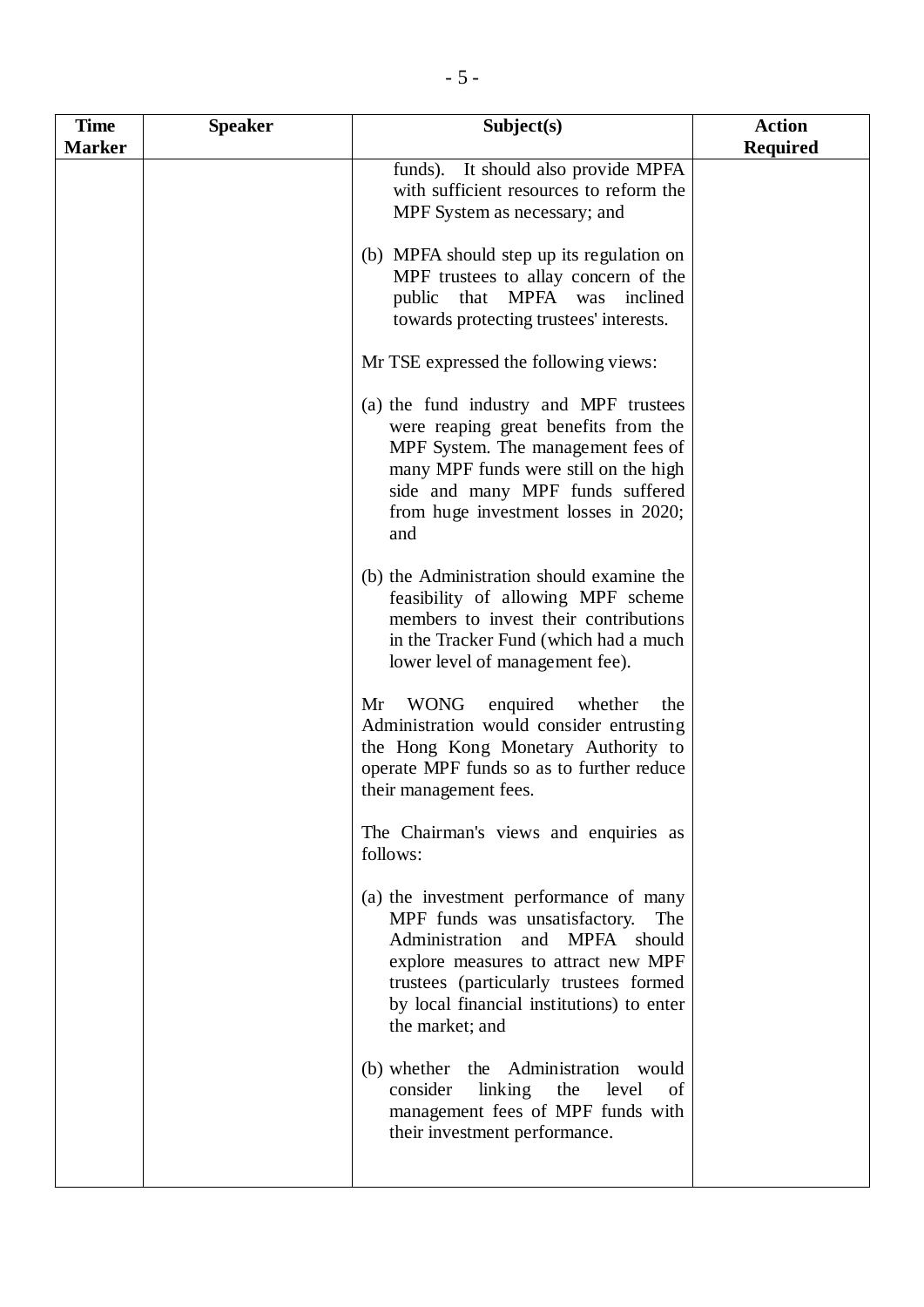| <b>Time</b>   | <b>Speaker</b> | Subject(s)                                                                                                                                                                                                                                                                                                                                                                                                                                                                                                                              | <b>Action</b>   |
|---------------|----------------|-----------------------------------------------------------------------------------------------------------------------------------------------------------------------------------------------------------------------------------------------------------------------------------------------------------------------------------------------------------------------------------------------------------------------------------------------------------------------------------------------------------------------------------------|-----------------|
| <b>Marker</b> |                |                                                                                                                                                                                                                                                                                                                                                                                                                                                                                                                                         | <b>Required</b> |
|               |                | The Administration and MPFA responded<br>as follows:                                                                                                                                                                                                                                                                                                                                                                                                                                                                                    |                 |
|               |                | (a) after the current legislative exercise,<br>the Administration and MPFA would<br>conduct a comprehensive review of<br>MPFSO to enable the implementation<br>of the eMPF Platform, and planned to<br>brief the Panel on Financial Affairs on<br>the detailed proposals in late 2020 the<br>earliest;                                                                                                                                                                                                                                  |                 |
|               |                | (b) MPFA had taken a<br>number<br>of<br>measures, such as introducing the<br>Employee<br>Choice<br>Arrangement<br>("ECA") in 2012 and the Default<br>Investment Strategy ("DIS") in 2017,<br>to create more room and to enhance<br>competition to reduce the management<br>fees of MPF funds. It was envisaged<br>that the implementation of the eMPF<br>Platform would further reduce the<br>administration cost of the MPF System<br>enhance<br>and<br>competition,<br>thus<br>providing further room to<br>lower<br>management fees; |                 |
|               |                | (c) the Administration and MPFA would<br>continue to encourage new trustees to<br>enter the MPF market.<br>It was<br>envisaged that the implementation of<br>the eMPF Platform could lower the<br>threshold for potential trustees to enter<br>the MPF market as the Platform would<br>handle<br><b>MPF</b><br>scheme<br>many<br>administration processes of trustees<br>electronically, thus reducing the cost<br>barrier for trustees in entering the<br>market;                                                                      |                 |
|               |                | (d) it would be inappropriate to link the<br>management fees of MPF funds with<br>their investment performance as the<br>latter was affected by a host of factors.<br>MPFA would focus on measures (like<br>ECA, DIS, and the requirement for<br>MPF trustees to provide low-fee funds)<br>to reduce the level of management fees                                                                                                                                                                                                       |                 |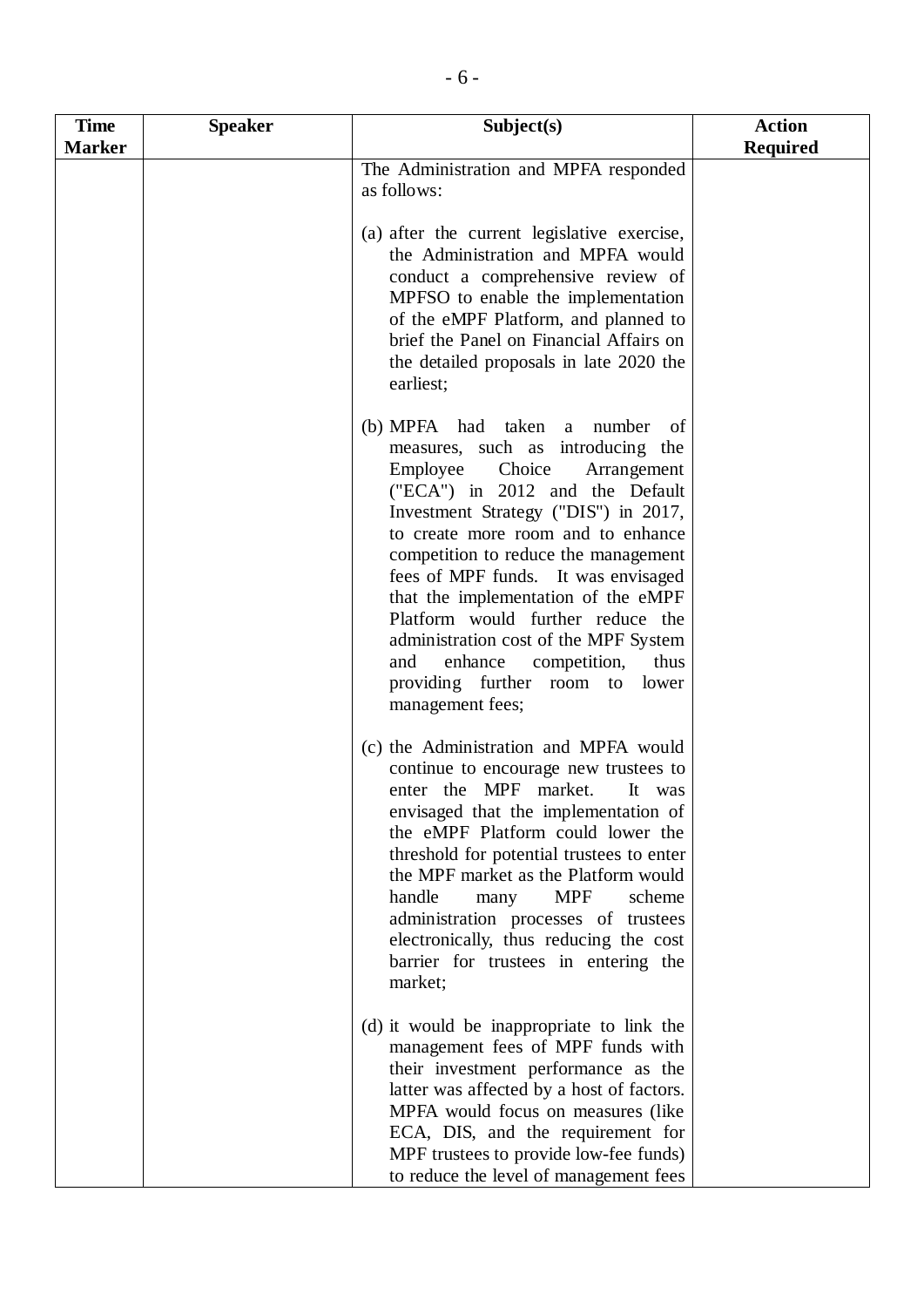| <b>Required</b><br><b>Marker</b><br>of MPF funds, thus enhancing the<br>accrued benefits for scheme members.<br>It was noted that currently 22% and<br>60% of the existing and new MPF<br>had<br>opted<br>for<br><b>DIS</b><br>accounts<br>respectively; and<br>(e) the average annual investment return<br>of MPF funds in the past 20 years was<br>4.1%, which was higher than the<br>overall inflation rate of 1.9% in the<br>same period.<br>Benefits of the eMPF Platform<br>Mr LUK expressed support to implement<br>the eMPF Platform, and his enquiries<br>about:<br>(a) the interface between the launch of the<br>eMPF Platform and the abolition of the<br>arrangement of offsetting severance<br>payments ("SP") and long service |  |
|-----------------------------------------------------------------------------------------------------------------------------------------------------------------------------------------------------------------------------------------------------------------------------------------------------------------------------------------------------------------------------------------------------------------------------------------------------------------------------------------------------------------------------------------------------------------------------------------------------------------------------------------------------------------------------------------------------------------------------------------------|--|
|                                                                                                                                                                                                                                                                                                                                                                                                                                                                                                                                                                                                                                                                                                                                               |  |
|                                                                                                                                                                                                                                                                                                                                                                                                                                                                                                                                                                                                                                                                                                                                               |  |
|                                                                                                                                                                                                                                                                                                                                                                                                                                                                                                                                                                                                                                                                                                                                               |  |
|                                                                                                                                                                                                                                                                                                                                                                                                                                                                                                                                                                                                                                                                                                                                               |  |
|                                                                                                                                                                                                                                                                                                                                                                                                                                                                                                                                                                                                                                                                                                                                               |  |
| payments ("LSP") against<br><b>MPF</b><br>accrued benefits ("the<br>offsetting<br>arrangement"); and                                                                                                                                                                                                                                                                                                                                                                                                                                                                                                                                                                                                                                          |  |
| (b) whether the implementation of the<br>eMPF Platform would expedite the<br>introduction of "full portability" for<br>MPF benefits(which could enhance<br>benefits for scheme members<br>$_{\rm by}$<br>promoting competition among MPF<br>trustees), and if so, the relevant<br>implementation timetable.                                                                                                                                                                                                                                                                                                                                                                                                                                   |  |
| The Administration's responses as follows:                                                                                                                                                                                                                                                                                                                                                                                                                                                                                                                                                                                                                                                                                                    |  |
| abolition<br>of the<br>$(a)$ the<br>offsetting<br>arrangement involved preparations at<br>various fronts including establishing<br>proposed designated<br>saving<br>the<br>account ("DSA"), to which each<br>employer would contribute 1% of<br>his/her employees' monthly income so<br>as to save up in advance to meet the<br>employer's SP/LSP liabilities.<br>The<br>Administration would examine how                                                                                                                                                                                                                                                                                                                                     |  |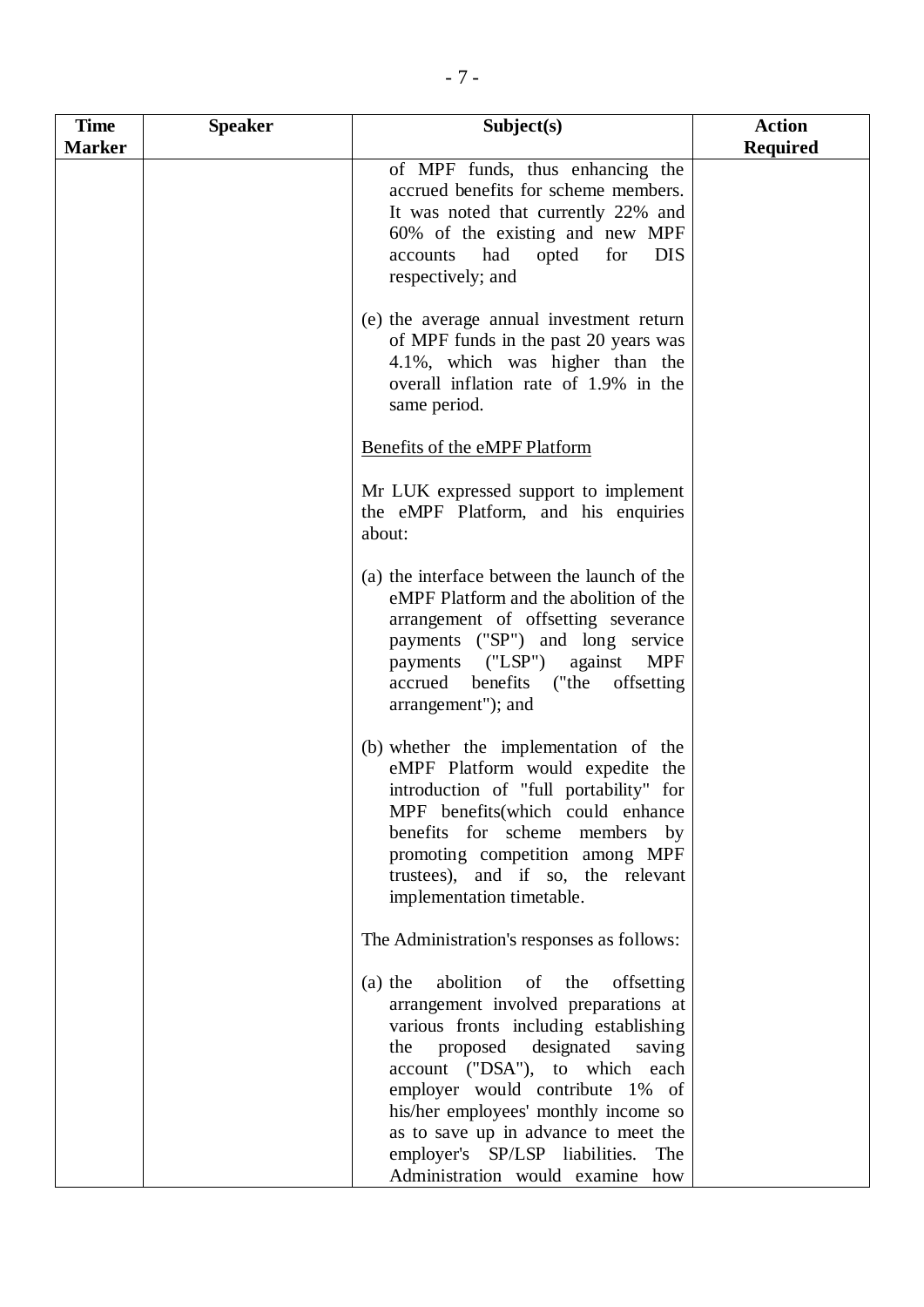| <b>Time</b>   | <b>Speaker</b> | Subject(s)                                                                                                                                                                                                                                                                                                                                                                                                                                                                                                                                                                                                                                                                                                                                                     | <b>Action</b>   |
|---------------|----------------|----------------------------------------------------------------------------------------------------------------------------------------------------------------------------------------------------------------------------------------------------------------------------------------------------------------------------------------------------------------------------------------------------------------------------------------------------------------------------------------------------------------------------------------------------------------------------------------------------------------------------------------------------------------------------------------------------------------------------------------------------------------|-----------------|
| <b>Marker</b> |                |                                                                                                                                                                                                                                                                                                                                                                                                                                                                                                                                                                                                                                                                                                                                                                | <b>Required</b> |
|               |                | the eMPF Platform could handle DSA;<br>and                                                                                                                                                                                                                                                                                                                                                                                                                                                                                                                                                                                                                                                                                                                     |                 |
|               |                | (b) the implementation of the eMPF<br>Platform<br>would<br>facilitate<br>the<br>introduction of "full portability" for<br>MPF benefits. The eMPF Platform<br>would facilitate the abolition of the<br>offsetting arrangement, which was one<br>of the pre-requisites for allowing "full<br>portability" of MPF benefits.                                                                                                                                                                                                                                                                                                                                                                                                                                       |                 |
|               |                | Mr TSE's enquiry about whether measures<br>would be in place to ensure MPF scheme<br>members could benefit from MPFA's<br>estimated<br>annual<br>saving of<br>some<br>\$1.1 billion for 20 years arising from the<br>launch of the eMPF Platform.                                                                                                                                                                                                                                                                                                                                                                                                                                                                                                              |                 |
|               |                | The Administration explained that the<br>implementation of the eMPF Platform<br>could<br>facilitate<br>standardization,<br>the<br>streamlining and automation of MPF<br>scheme administration processes, thus<br>providing more room for reduction of the<br>management fees of MPF funds, enhance<br>the transparency of administration costs<br>and management fees of various trustees.<br>The Administration and MPFA would<br>discuss with MPF trustees on how MPF<br>scheme members could benefit from the<br>anticipated savings of the eMPF Platform.<br>The actual rate of fee reduction would<br>hinge on the result of the tendering<br>exercise for developing the eMPF Platform<br>and the digital take-up rate of the Platform<br>in the future. |                 |
|               |                | Early withdrawal of the accrued benefits<br>under the Mandatory Provident Fund                                                                                                                                                                                                                                                                                                                                                                                                                                                                                                                                                                                                                                                                                 |                 |
|               |                | Mr TSE's enquiries about:<br>(a) whether the Administration and MPFA<br>would, as a relief measure to help the<br>public cope with the difficulties arising<br>from the outbreak of coronavirus<br>disease-2019 ("COVID-19"), consider                                                                                                                                                                                                                                                                                                                                                                                                                                                                                                                         |                 |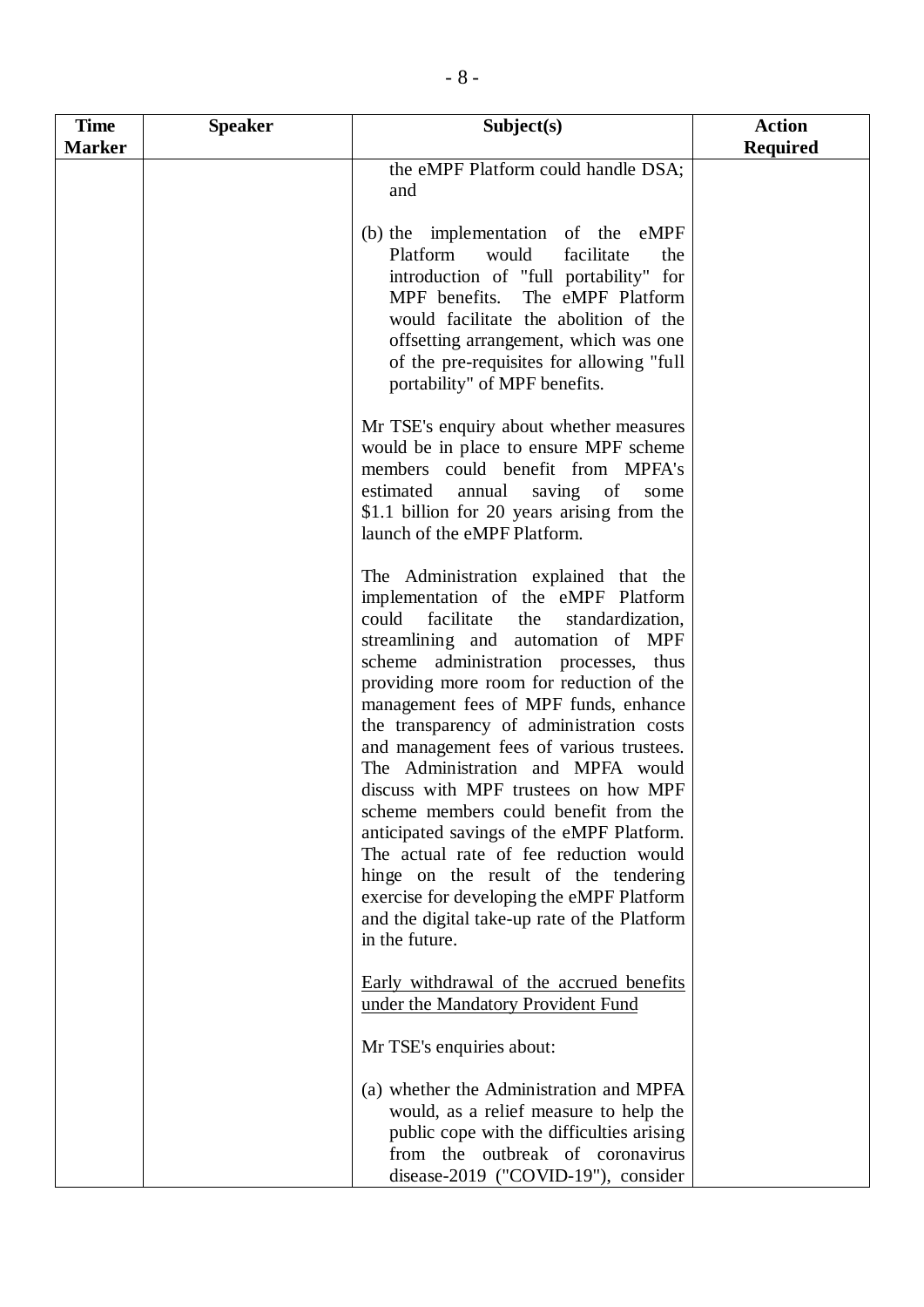| <b>Time</b>   | <b>Speaker</b> | Subject(s)                                                                                                                                                                                                                                                                                                                                                                                                                                                      | <b>Action</b>   |
|---------------|----------------|-----------------------------------------------------------------------------------------------------------------------------------------------------------------------------------------------------------------------------------------------------------------------------------------------------------------------------------------------------------------------------------------------------------------------------------------------------------------|-----------------|
| <b>Marker</b> |                |                                                                                                                                                                                                                                                                                                                                                                                                                                                                 | <b>Required</b> |
|               |                | relaxing<br>the<br>criteria<br>early<br>for<br>withdrawal of MPF accrued benefits as<br>stipulated in sections 162 and 163 of<br>the Mandatory Provident<br>Fund<br>Schemes<br>(General)<br>Regulation<br>(Cap. 485A) ("MPFR"); and                                                                                                                                                                                                                             |                 |
|               |                | (b) details of the existing arrangement for<br>early withdrawal of MPF accrued<br>benefits on ground of permanent<br>departure from Hong Kong.                                                                                                                                                                                                                                                                                                                  |                 |
|               |                | The Administration and MPFA responded<br>as follows:                                                                                                                                                                                                                                                                                                                                                                                                            |                 |
|               |                | Administration had<br>launched<br>$(a)$ the<br>a number of relief measures including<br>the Employment Support Scheme and<br>the Cash Payout Scheme to help the<br>public cope with the difficulties arising<br>from COVID-19 outbreak.<br>Any<br>changes in the early withdrawal of<br>MPF accrued benefits would require<br>legislative amendments. This would<br>take time and hence might not help the<br>public in a timely manner;                        |                 |
|               |                | (b) the MPF System was a long-term<br>retirement protection measure.<br>This<br>purpose would be undermined if MPF<br>scheme members were allowed to<br>withdraw their accrued benefits easily.<br>Any change to the conditions on early<br>withdrawal of MPF accrued benefits<br>required prudent consideration; and                                                                                                                                           |                 |
|               |                | (c) section 163 of MPFR provided that an<br>MPF scheme member could, upon<br>fulfilling relevant requirements, apply<br>for early withdrawal of accrued<br>benefits on ground of permanent<br>departure from Hong Kong, and<br>a scheme member could only make<br>such early withdrawal of accrued<br>benefits once. Under MPFSO, if the<br>scheme<br>member<br>concerned<br>subsequently returned to Hong Kong<br>became<br>employee<br>and<br>an<br><b>or</b> |                 |